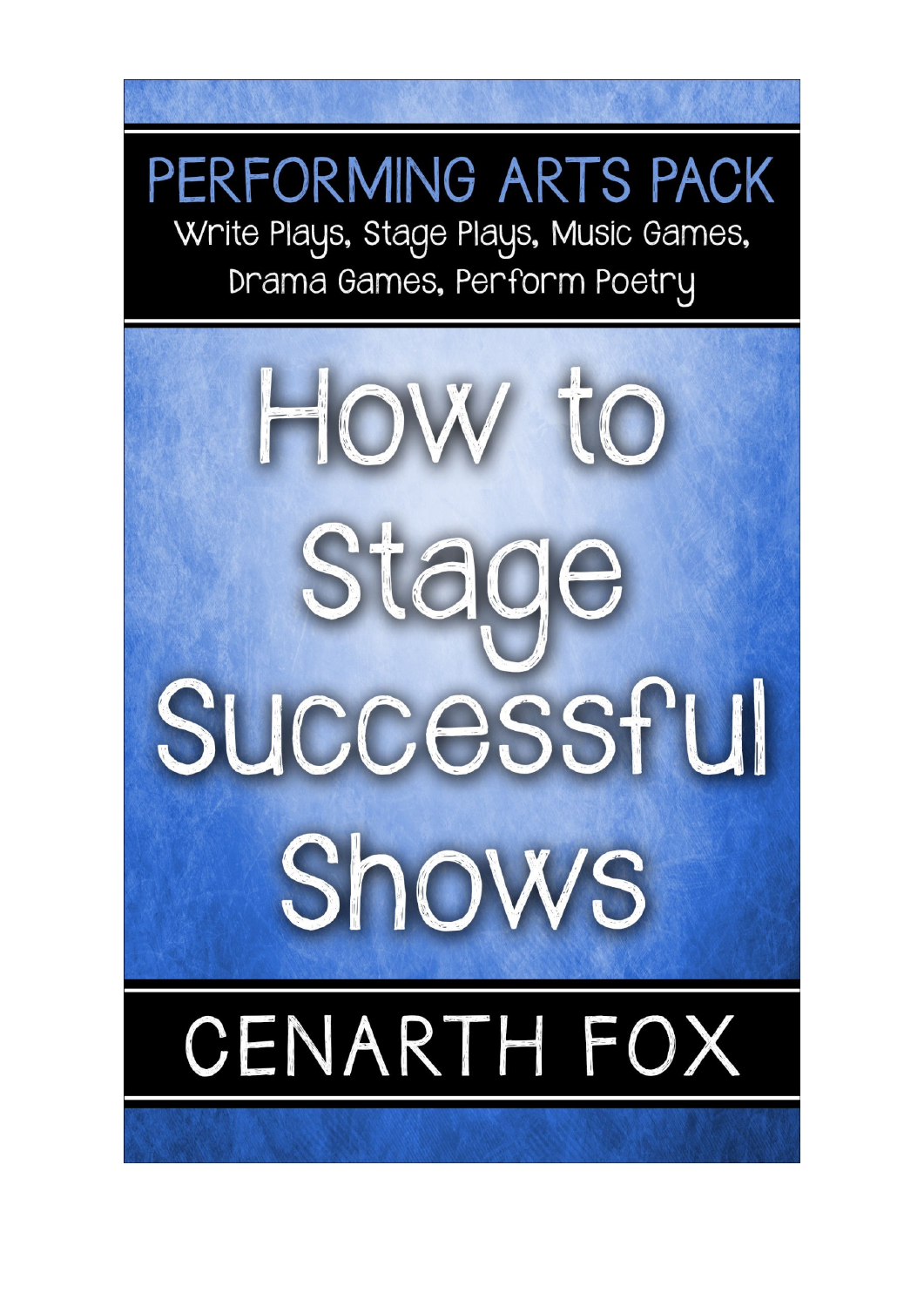# **How to Stage** *Successful* **Shows**

## **Tips and Ideas on Musicals, Plays and Concerts**

#### **By Cenarth Fox**

© Copyright Cenarth Fox 2016 Published by FOX PLAYS http://www.foxplays.com ISBN 978 0 949175 41 2

All rights reserved. No part of this book may be reproduced in any form or by any means without written permission of the publisher.

## **About the Author**



Cenarth Fox has been actively involved in live theatre for more than 50 years. He's been an actor, director, musical director, producer, stage manager and playwright. He worked as a primary school classroom teacher, a secondary school music teacher and as a curriculum consultant. He has appeared in television soap operas, professional pantomimes and in plays, musicals and operas. He has organised and directed dozens of school music festivals and in-service training programs for teachers. He was a soloist with the *Melbourne Symphony Orchestra,* formed and conducted school choirs and instrumental ensembles and directed a 17 piece swing

band for concerts and recordings. He created a theatre company which staged several world premiere musicals. He has been the director and musical director of many school and community theatre plays and musicals. For the Australian Broadcasting Corporation he wrote several series including *The Invisible Radio Show, The Story of Jazz* and *The History of Rock 'n Roll.* He has published more than 50 plays and musicals including a trilogy of shows about Sherlock Holmes, many music/drama text books and a series of children's mystery stories about the Schoolboy Sherlock Holmes. His novels to date are *A Plum Job* and *Cassocked Savage*. His stage shows and books have sold in some 50 countries.

This book is part of a series of five books on the performing arts. These books involve writing plays, staging plays, music games, drama games and performance poetry.

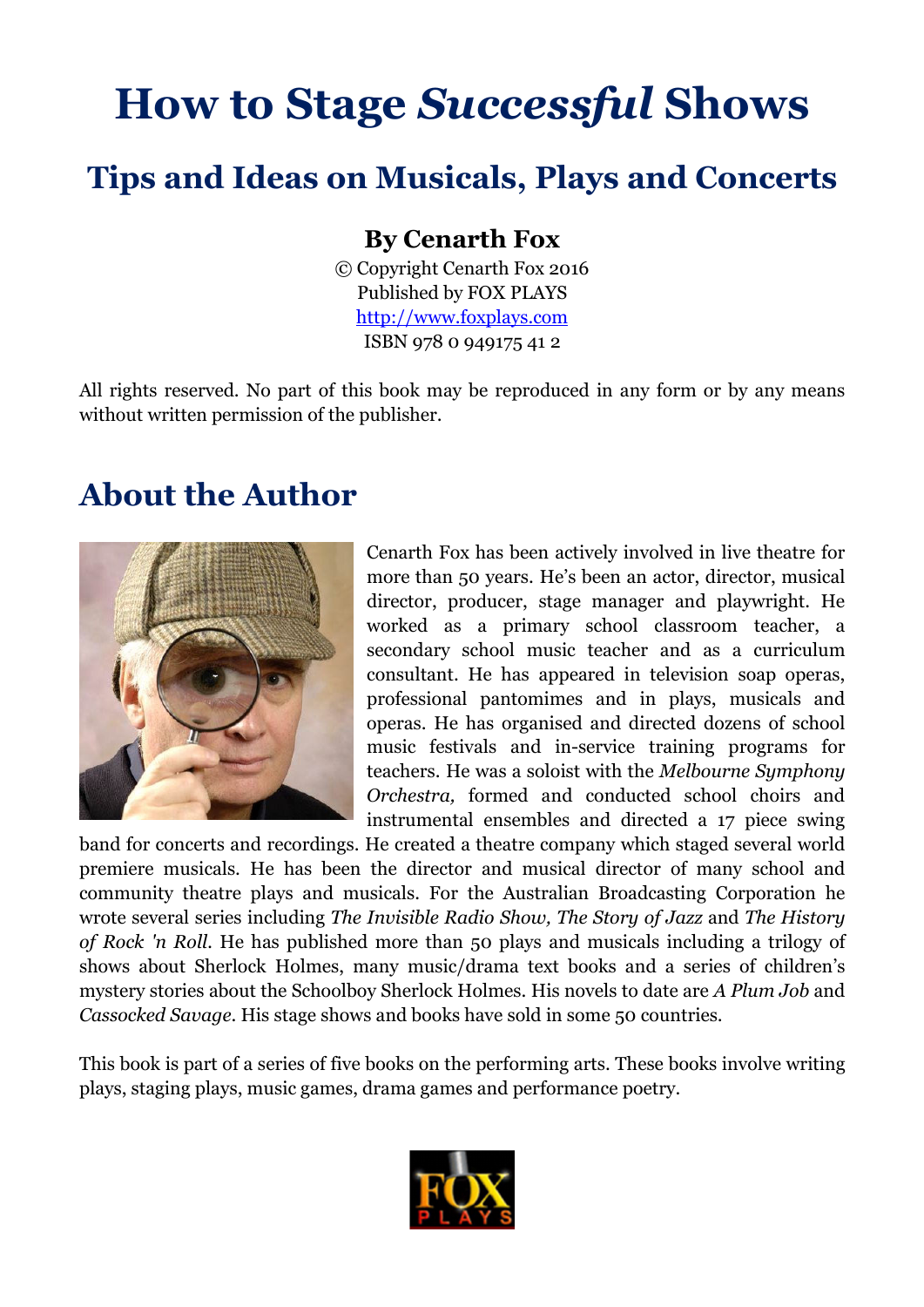## **Contents**

**Introduction** - page 1 What's it all about? Who's it for? Is this book for me?

**Chapter 1** - "Idiots Rush in Where Directors Fear to Tread" - page 3 Do nothing. Discover, Develop, Dream.

**Chapter 2** - "Crawl Before You Direct" - page 6 Improve yourself. Start small. Music-drama games. Mini-Musicals. Pennyweight Plays

**Chapter 3** - "Why Do It?" - page 11 Convince the critics. Sway the sceptics. Answers to Questions. Save yourself.

**Chapter 4** - "Let's Do It" - page 17 Select the staff. Who does what? Choice of show. Approval to proceed. The Licence. Finance. The budget.

**Chapter 5** - "Timetables ain't just for trains" - page 32 Rehearsals. Production Plan. Rehearsal Routine. Bulletin board. Venues. Times.

**Chapter 6** - "How do I get to Carnegie Hall? Practise." - page 44 Rehearsals. Warm-ups. Routine. Split rehearsals. Discipline. Rehearsal camp.

**Chapter 7** - "Right, pay attention. I said *PAY ATTENTION!*" - page 53 The Director. Role. Responsibilities. Methods of directing. Blocking. Preparation. Notes.

**Chapter 8** - *"A one, two, three, four!"* - page 62 The Musical Director. Piano, band or tape? Audition routines. Warm-ups. The score. Conducting hints. Encores.

**Chapter 9** - *"Bend and clap, bend and ... Damien!"* - page 73 Less can be more. Warming up. Auditions. Choreography. Dress the stage. Pitfalls. Tips.

**Chapter 10** - "Next!" - page 77 Auditions. How? When? Who? Scoring system. Call-backs. Understudies. Be Friendly.

**Chapter 11** - "Technical stuff - I don't understand it either!" - page 85 Venue. Safety risks. Audio. Lighting. Special Effects. Scenery. Make-up.

**Chapter 12** - "You gotta have a gimmick" - page 92 You must advertise. Cheap, simple methods. DIY. Gimmicks. Tickets. Competitions. Freebies. VIPS. Ticket design. Ticket prices. Logo.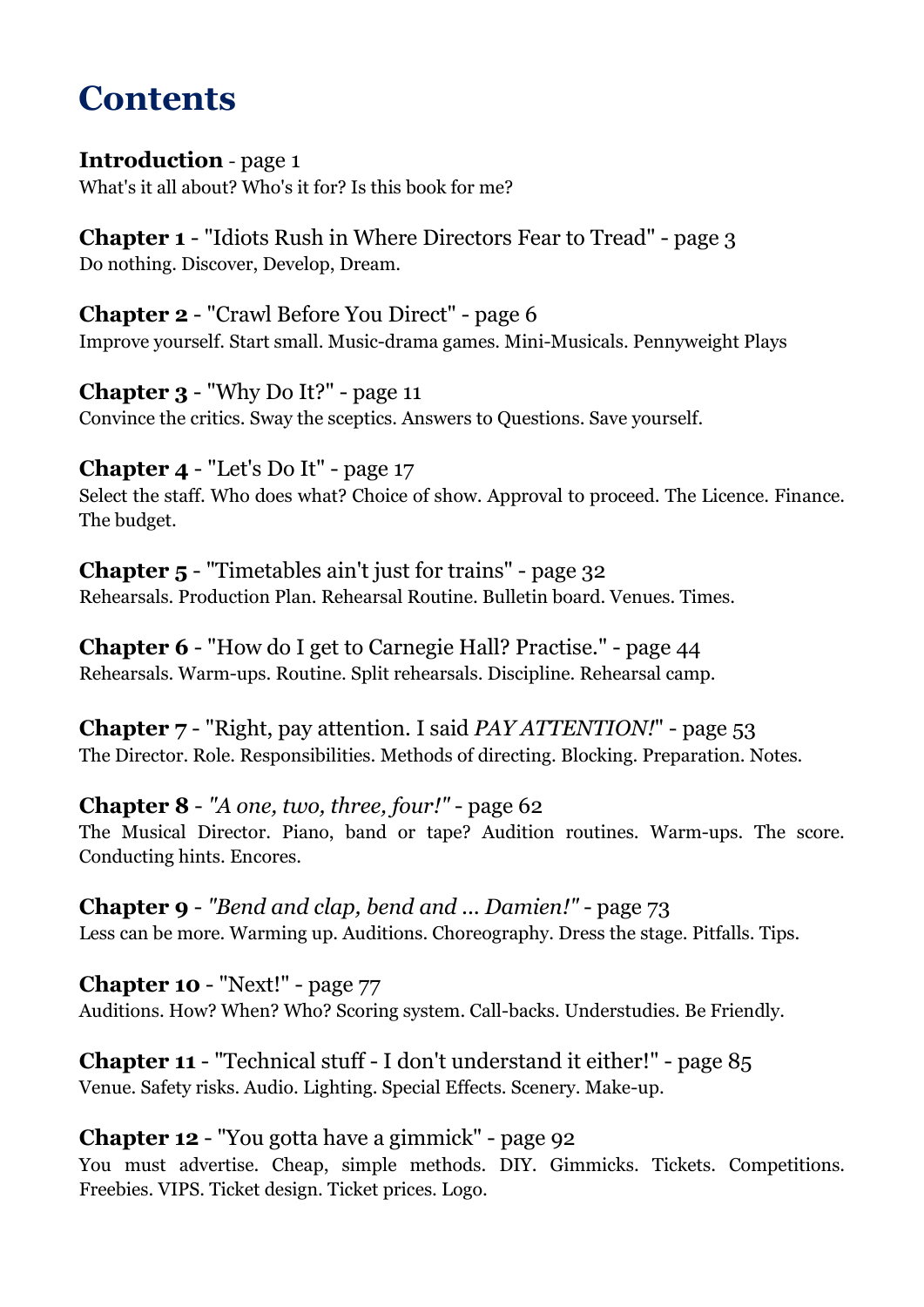**Chapter 13** - *"Three teas, two coffees and a program, please."* - page 102 Front of house. Refreshments. Displays. The program. Advertising.

**Chapter 14** - "Why didn't I think of that?" - page 108 Thoughts, hints and ideas

**Chapter 15** - "What's it mean?" - page 119

A mini-dictionary

**Chapter 16** - "What else can I read, watch and hear? - page 121 Books. Tapes. Videos. To copy or to create?

All the photos in this book are from successful stage shows written by Cenarth Fox



*Garden Folk*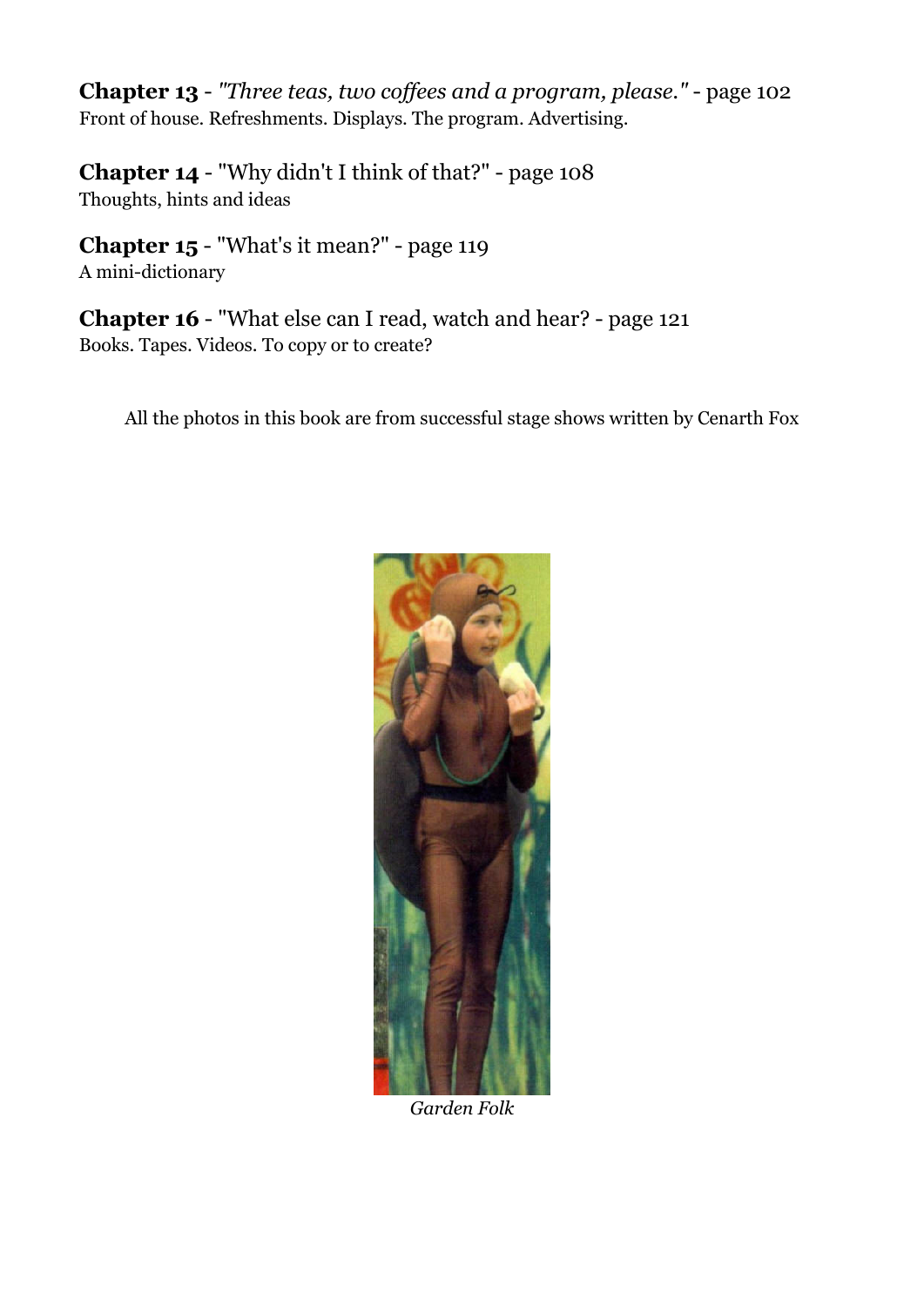## **Introduction**

Do you travel? Ever been interstate or abroad? Even popping next-door can be a bit of an adventure. Well if so you'll know what I mean when I say *staging a show is like travel.*

Some journeys are fantastic. You have great expectations, the actual trip is terrific, and you meet interesting people, see unusual and exciting things, *do* exciting and unusual things and bring home wonderful memories.

Some journeys are the pits. The plane/train/bus/car is late, overcrowded, delayed, and uncomfortable and breaks down. It never stops raining. A pickpocket takes you to the cleaners, the lavatory is not flushed with friendliness and you can't speak the lingo.

Well staging a show is like travel. Some journeys [shows] are sensational. Some journeys [shows] are definitely off.

So how do we get to take happy snaps? How do we make our hols, our vacation a stunning success? How can I stage successful shows?

I'm glad you asked because this book is all about just that. If you're going to travel, do it in style. Enjoy yourself. You don't need a fortune; you don't even have to go to the ends of the earth. Here are some tips and ideas on having a simple, enjoyable holiday. *Holiday!* 

Are you seriously equating organising a bunch of ego-mad, untalented, two-left-footed *"performers"* into something resembling entertainment with a *holiday*? Oh, come on! And you expect me to seriously consider the contents of this ... this ... *publication?* 

#### *I'm always reading to learn although I do not always like to be taught.*  **Winston Churchill**

Maybe you're a seasoned traveller; maybe you've staged many successful shows. If so, some [most?] of this book may seem irrelevant. You could skip the first five chapters.

My experience has been that whenever I think I know something, whenever I reckon I've got all the answers, then I'm in trouble. We can always improve, always learn and often from an unlikely source. A novice actor can deliver a speech in a new and interesting way. A young director can suggest a set design that works a treat. A parent waiting to collect their theatrical offspring can offer assistance that can save you hours of work and heaps of money.

Go on. Read the lot. I dare you!

### **What Sort of Show Are We Talking About?**

Yes, be specific. Well there is a concentration on the school musical but really you could be involved in just about any form of the performing arts - play, opera, musical, ballet, concert, revue, pantomime, talent quest, etc. It could be a huge, complex, expensive and lengthy performance or something simple, inexpensive, short 'n sweet.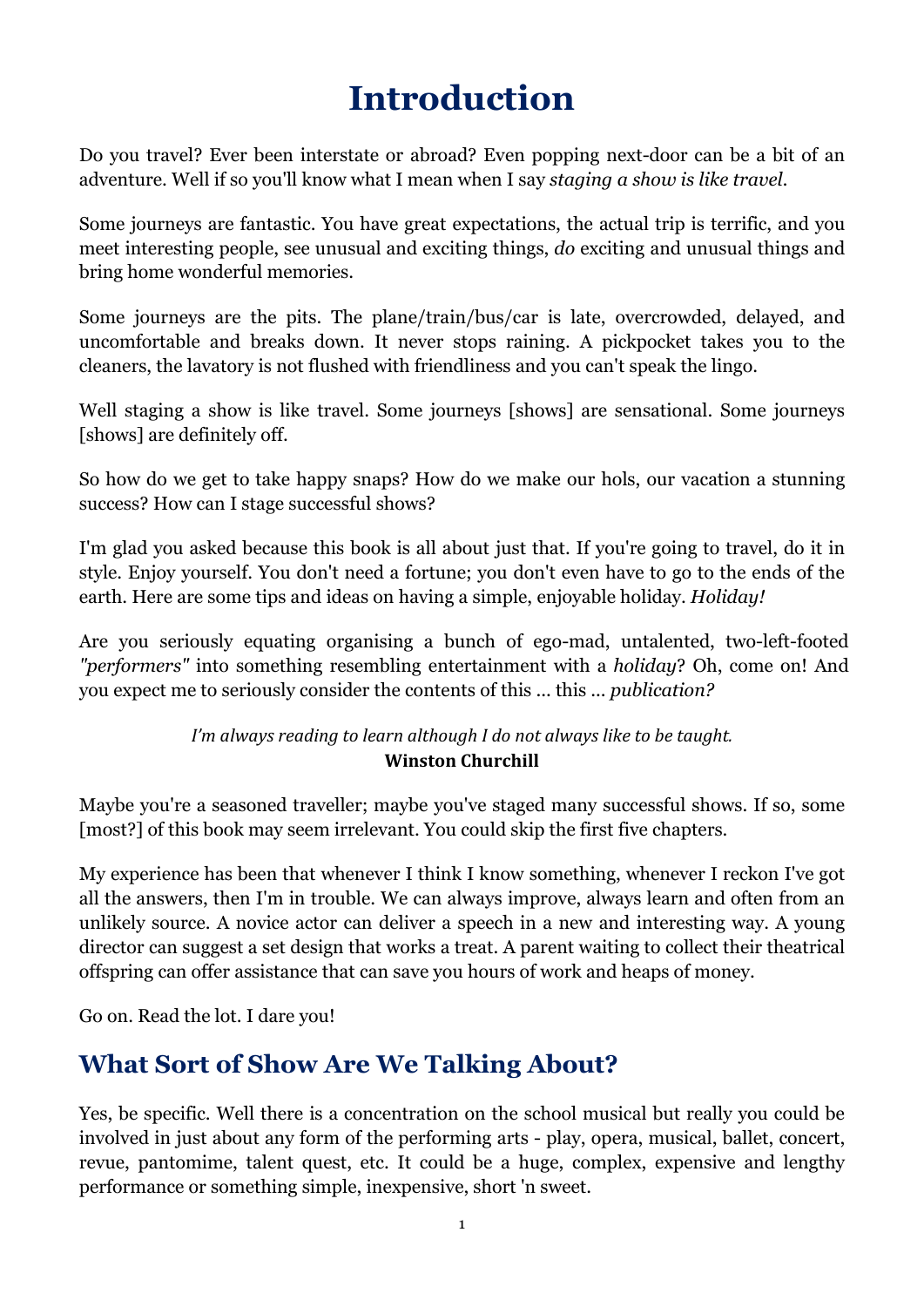### **Is The Writer Right?** [He means "correct"]

I've started at the *very* beginning of staging successful shows. Not the auditions, not the first rehearsal, not the choice of the show. To me, the real beginning deals with our motives. The first question should involve *why* rather than *what?*

I want to get one thing straight right from the beginning. You see I'm silly enough to admit I may not be right. That what I say is the *right* way may in fact be the *wrong* way and vice versa. And what really has me nervous is your reaction. If I leave you sitting on the fence, I've died a death.

My aim is to get you to say [inwardly if you like] either of the following.

*"Fantastic. I agree with that 100%."* or *"Absolute rubbish! Wrong, wrong, wrong!"* Okay, maybe there's room for some middle ground but I'm really keen on you making some kind of response.

I'm putting my experiences, mistakes, ideas, opinions and suggested solutions on paper. They may not be correct but if they help you stage successful shows, that's great!

### **Is This Book For Me?**

I hope so. Basically it's aimed at teachers in schools. But anyone involved with youth theatre, community groups, scouts, guides, amateur companies, etc should find practical tips and ideas. Perhaps you're a director, a musical-director or choreographer. Or all three! You could be a scenic-artist, a graphic-artist, the accountant or prompt. You mightn't be any of these but would like to be. Look, you could be anyone.

This book often refers to teachers and much of my work has been with students, teachers and amateur actors. But that's not important. What is important is you and *your situation*. Adapt each example in this book, each situation to your own. Use your imagination. It's your group, your concert, play or musical. You're the star. You're the one with the sign on your desk.

#### *The buck stops here.*  **President Harry Truman**

For each example, for every tip, with every suggestion and idea - relate it to *your* situation.

Let's go!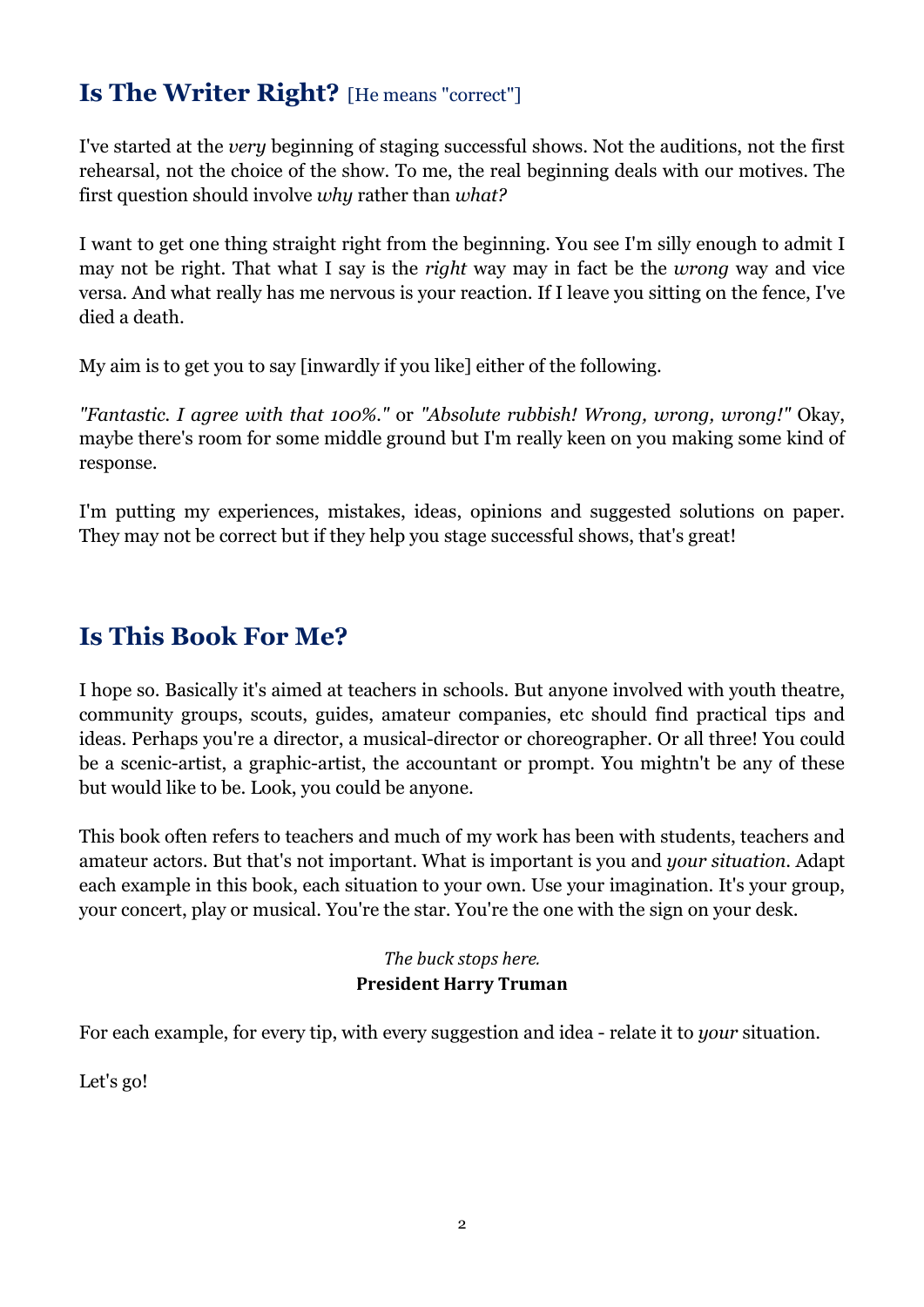## **Chapter 1**

## **Idiots Rush In Where Directors Fear To Tread**

Do nothing. Pardon? You heard. Do nothing. Don't board the plane. Don't even buy a ticket. Don't go anywhere. Stay put.

One mistake I've made [as have many others] is to try and stage a successful show too soon. A wise person once said, *"Hasten slowly".* Excellent advice. Staging a show is never easy. Staging a *successful* show is even harder.

But don't be discouraged. Learn to control your urge to conquer the world in five minutes. You *can* stage successful shows. Millions have and continue to do so. But there is a right way to get started. My advice is *temper your enthusiasm*. Don't rush in where angels [and wise directors] fear to tread. Consider this.

A teacher, busting to stage a show, arrives at a school and sets to work. *"I want to do this"* s/he says. *"It'll be great!"* And maybe it will be great. Maybe it'll be fantastic. But hang on. You run the risk of wearing a dozen eggs on your dial. And that's just for starters. Think about this.

1. You may offend those already working in this area. Put yourself in their position. They've been helping students stage a show for a year or more when suddenly in bursts a new face. You. And this new face announces to the world they're keen and rarin' to go on some fabuloso extravaganza. How do you feel? Threatened? Annoyed? Embarrassed? Maybe all three. No. The advice is definite. Wait. Staging a show involves dealing with people. People have feelings. You must not *offend* them. Quite the opposite. You must *befriend* them.

2. You may isolate yourself. Even if you enjoy working on your own [and I think that's inviting problems] you'll benefit enormously by having friendly, co-operative, industrious helpers. Boy will you benefit. A good right-hand wo/man is worth their weight in gold. But if you are too enthusiastic, too confident, aggressive, bossy, self-centred or just plain rude, you'll lose support before you start. There is an art in getting people to support you. It won't happen if you're *too* keen.

So whilst I've told you to start by doing *nothing*, that's not strictly true. Do nothing *obvious*. But in a subtle and sensible style, try doing three things. The three Ds.

## **Discover – Develop – Dream**

**Discover.** It's essential you *discover.* Study the people in your school, company or group. **People are the most important part of any show.** *Discover* who can do what. *Discover* what [if anything] has happened before you arrived. Is there anyone experienced or interested in performing? Is there a tradition of staging shows? If so, what has happened?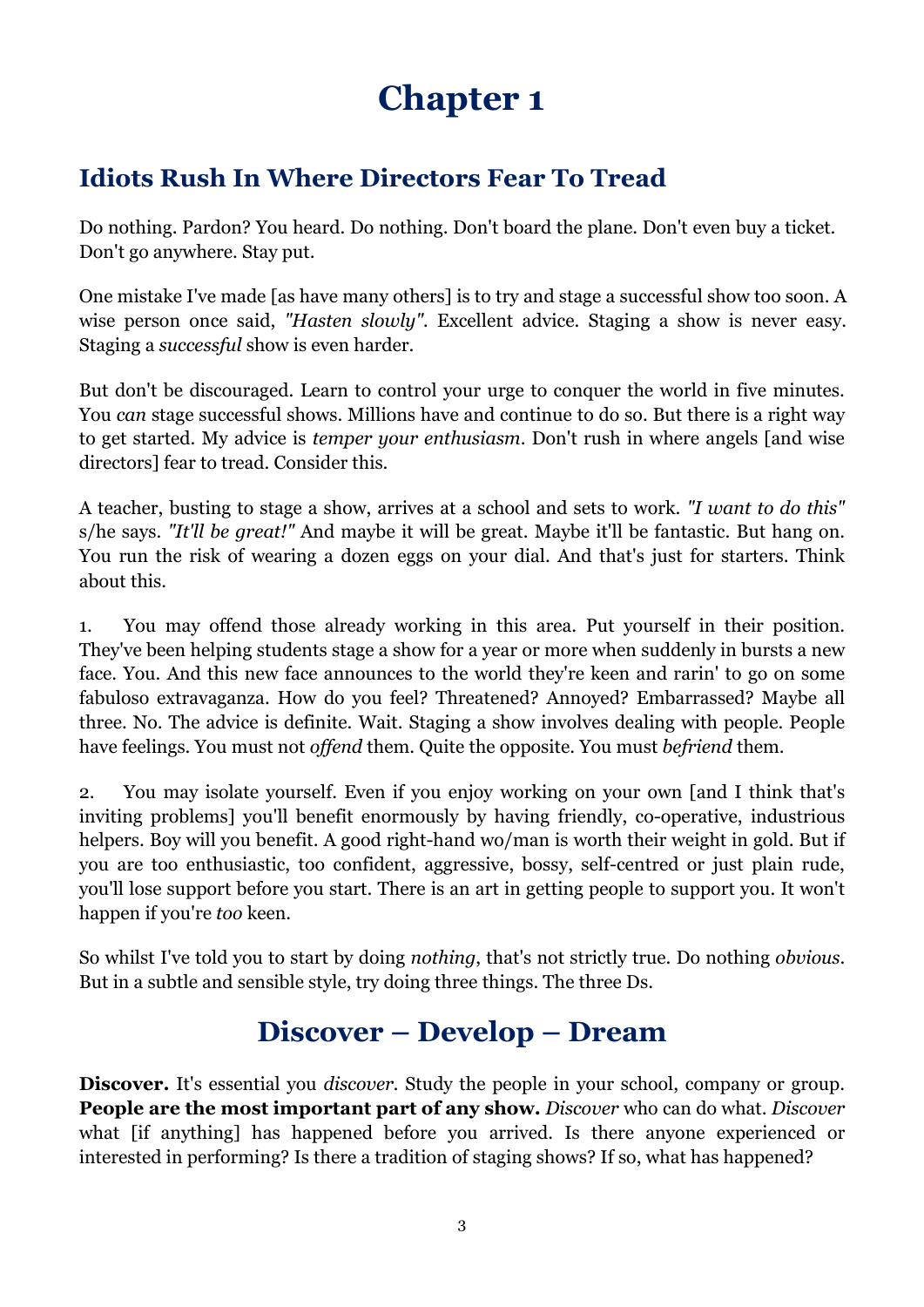Have previous shows been successful? Were there any major problems? What shows were staged? Why? How does the group operate? I mean, who makes the decisions? Who are the power-brokers?

#### **TIP**

It's not what you know but who and knowledge is power.

If you know *who* is influential and if you can win their support, your chances of staging successful shows immediately improve. Discover.

## **Develop**

**Develop**. Form relationships. Relate. Get on with people. If you're snobbish, timid, and aggressive or have halitosis and body odour, you could have problems. Major problems. People will shy away from you. This is bad news. You want them on your team. **Improve your social skills. Learn how to mix.** Within your school, theatre company or group - MIX! And if you can't mix - learn! Develop. Okay, how?

People I find boring are those who talk only or mainly about themselves. They seemingly have little or no interest in others. You'll get on much better with people and win their respect if you show an interest in them. And I mean a *real* interest.

Learn and remember their name. Use their name. Discover their interests. Sincerely [without being a sticky-beak] enquire about their situation. People like being remembered, being treated with kindness and genuine interest. *Please* and *thank you* don't cost anything and manners maketh the wo/man.

Use your social skills. Mix with everyone. Discover.

## **Dream**

**Dream.** Think about your show, your cast, your venue. It sounds corny but if you think positive, happy, successful thoughts [and you prepare thoroughly] you may well find yourself involved in a triumph. It helps if you have a vision. Become a dreamer.

There's an old cinema in my suburb. It's now a giant furniture warehouse. The seats, screen and ticket-box are long gone and the floor is piled high with chairs, lamps, desks, wardrobes and plumbing supplies. Whenever I have the chance, I stroll in the front door, imagine what films are showing [and it would be two features] and climb the stairs to the dress circle. Here the floor is raked, the ceiling intact [well, almost] and the proscenium-arch is a bit tacky but still in place. I dream. I think about all the stars who've graced the screen, the patrons who filed in here for their weekly entertainment. I dream of buying the building and converting it to its original state. Mind you I'd add facilities to perform live theatre, include a restaurant, art/craft studio and bookshop.

I think this is helpful. The dreaming I mean. Crazy but helpful. You can do likewise. Examine the performing spaces in your school, suburb or town. They need not be magnificent auditoriums with all manner of superb facilities.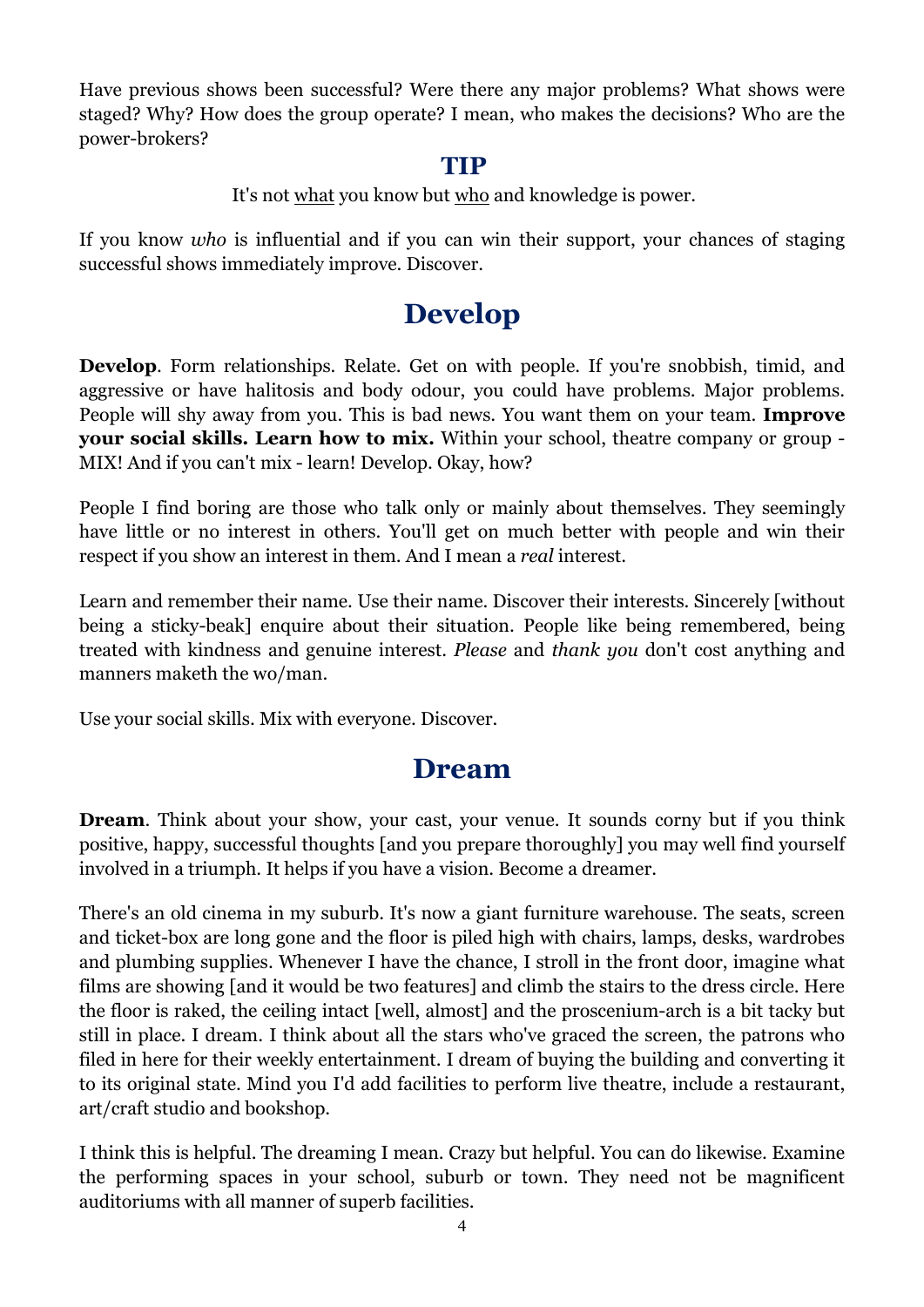I've seen terrific shows performed on the back of a truck! A basic classroom or old hall can be turned into a marvellous venue. You don't need huge finances. You *do* need a vision. Get your creative juices flowing. Dream.

So now you've started. You've done nothing obvious. But in a subtle way you can *discover, develop* and *dream*. The three Ds. Do it.

Our journey has started. We're off.



*Music!*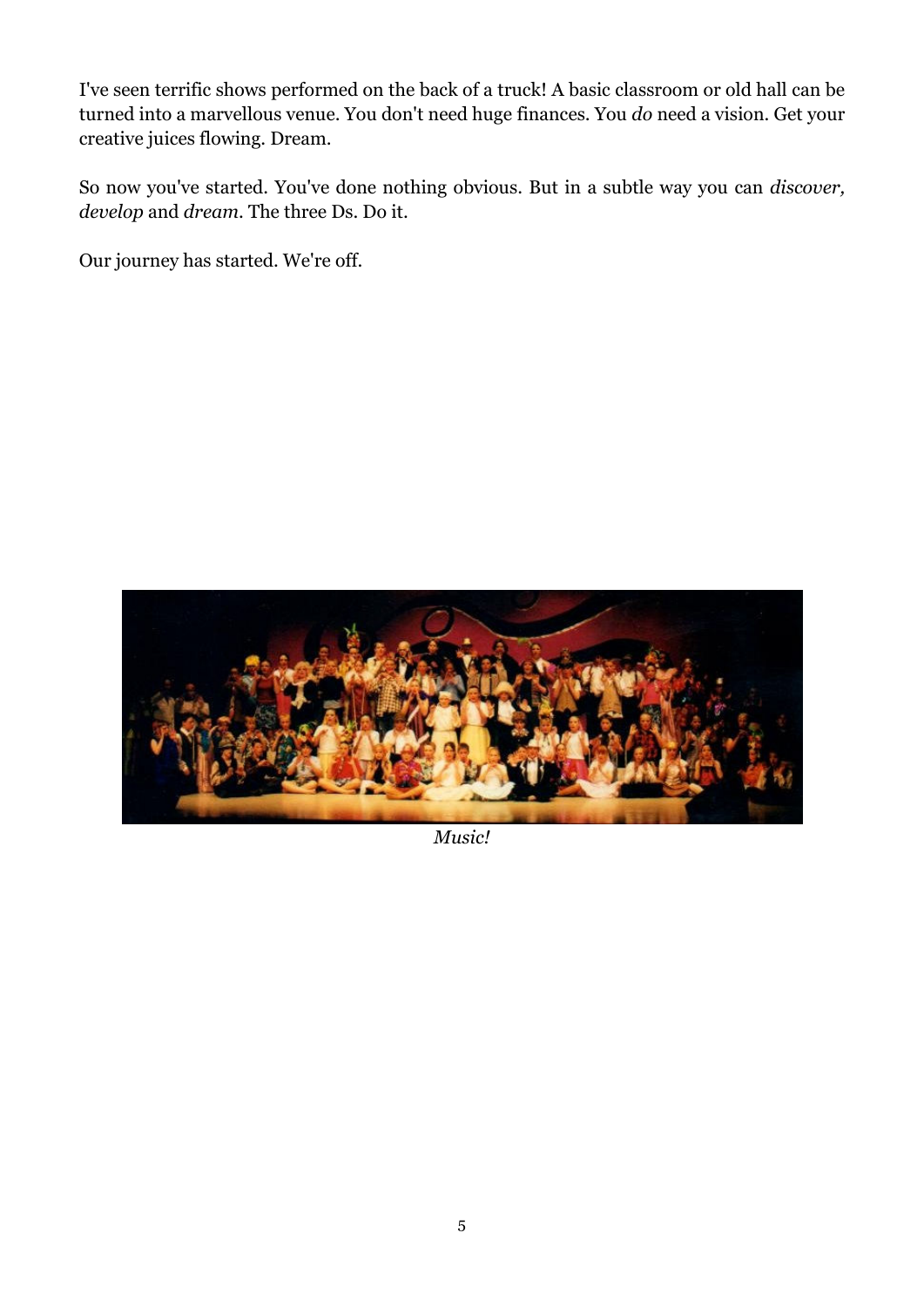## **Chapter 2**

### **Crawl Before You Direct**

Oh come on. Get the curtain up. On with the show. I mean at first it was *do nothing*. Now it's *crawl before you walk*. We want action. Let's call the first rehearsal!

Really? I suppose you're the type who packs their bags an hour before the plane takes off and spends the entire holiday wondering if you turned off the gas! Twit! Look, all I'm asking is, *Have you got your passport and ticket?* A reasonable request I would have thought. It's no use standing at the check-in counter only to discover your traveller's cheques are home in the bedside table. Keep calm. Hasten slowly.

I've mentioned the importance of people. Now I wish to emphasise the *skills* involved in staging successful shows. Skills are essential. You must have some theatre skills. Not necessarily fancy or detailed skills. Simple, basic skills are fine when you start. They're simple to obtain. And as you travel you'll refine your skills and collect new ones. Remember experience is the best teacher. Get some experience.

#### How?

Well there are many possibilities. Of course you may already be experienced and have many, well-developed theatre-skills. If so you can ignore this part of the journey and my earlier comment, *You're never too smart to learn something new.* But if you'd like to test what you already know or if you're keen to pick up a new skill/s, read on. Here are just two ways to gain experience. Invaluable experience.

1. Join a theatre company or the production team of your own school show. Become an assistant, a worker. Start from the bottom. After all, that's where all the real work is done. I've found one of the best ways to learn is to copy. [So much for teacher-training!] If you join a theatre-company [a local drama or musical group would be fine] you can learn many things. The same goes when helping your fellow teachers on the school play. If you work backstage moving scenery, you'll learn how this important task is performed. But you'll learn much more. You'll value the importance of silence. You'll see how the stage manager works, how the curtain and screens and scrims "fly". Don't worry about the technical lingo. Most is explained in Chapter 15 page 104. No, by working backstage you'll learn the importance of uncluttered wings and how much time and effort an actor needs to make a quick change.

If you're a performer, the skills you'll acquire cannot be bought. If you're going to be a director, a musical director or choreographer, having to act, sing and dance is essential training. By watching a director, you'll absorb techniques and ideas to use when *you're* the director. The same applies to music and dance. The styles, ideas and methods you like or which work, you'll use. The things you don't like or which you think have failed, you'll reject. Experience is a great teacher. **Get some experience.**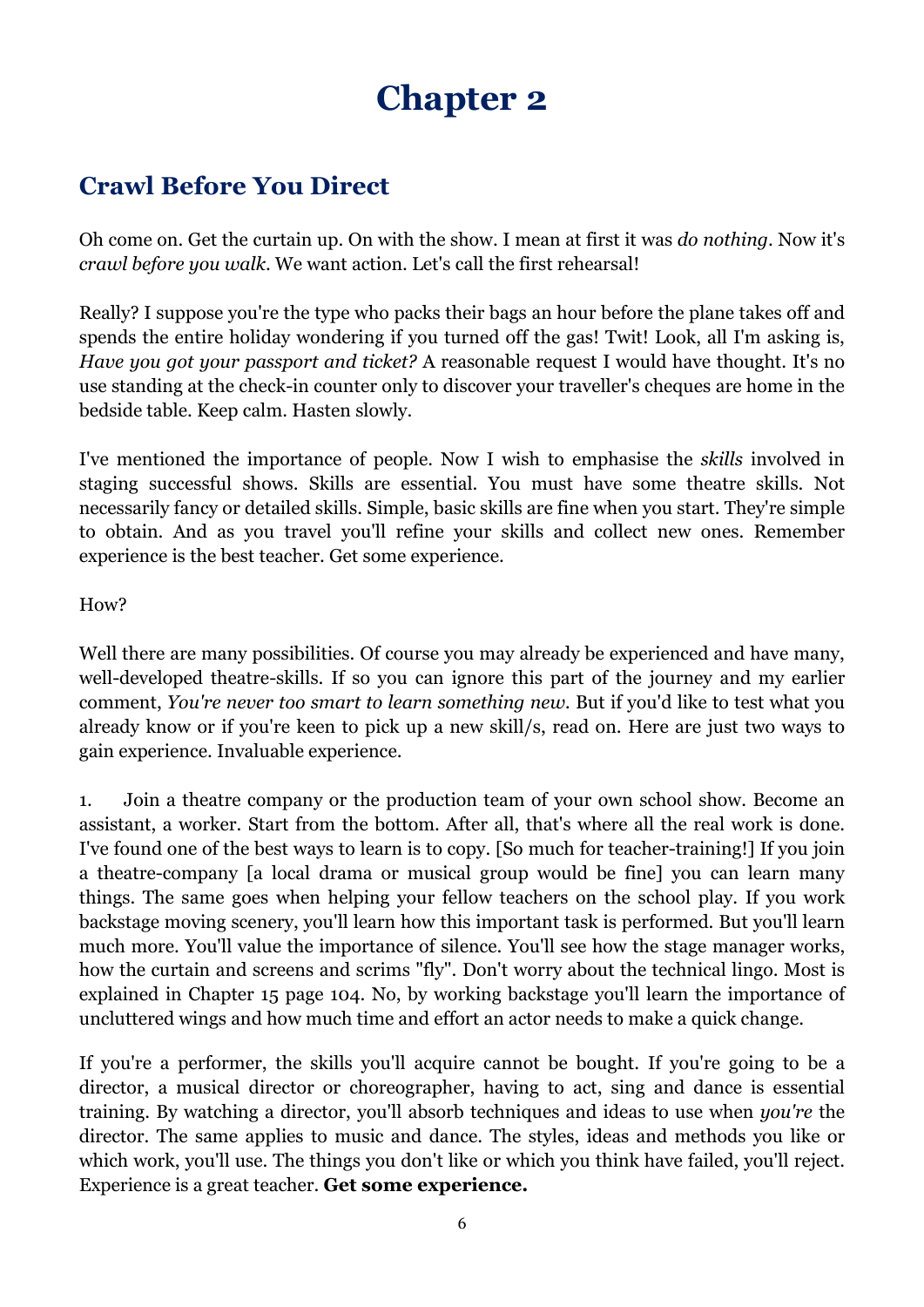2. Start small. Even if you have some experience, it's always wise to start small. So let's assume you've had some experience working on a school show or with a local group. Now you're ready to tackle a show yourself. You're ready to be the boss. The project is your idea. You're the driving force. Well my advice is simple. **Start small.** Curiosity may have killed the cat but excess enthusiasm absolutely slaughtered the novice director.

If music theatre is your interest, don't, repeat, *don't* mount *Aida* on ice complete with tapdancing elephants playing the overture on electronic xylophones! Start small. Start tiny.

Some years ago, as an educational consultant, I worked with many enthusiastic teachers who wanted to stage a show but were tentative about taking the plunge. The whole project seemed daunting. I mean a 70 minute musical can take weeks or months to prepare and rehearse. It can be intimidating for the inexperienced director. So I wrote some very short shows. Of course such works have existed for centuries [*opera buffa* being a good example]. I called my short shows *mini musicals* and introduced them at seminars for music/drama teachers. I made the teachers actually perform them. They were a hit!

A mini musical is just that. Most have a song, sometimes two, dialogue and the whole thing lasts about 15 minutes. There are exceptions. One lasts all of 123 seconds! And I've published some body-percussion mini musicals where there is no singing as such but plenty of vocal sounds, clapping, slapping and snapping. The benefits of a short or small show are many and varied. Here are some of the benefits.

- you can rehearse and perform in the one small space e.g. a classroom
	- total rehearsal time is very short and can be as little as an hour
- if you make a mistake e.g. casting, time for costumes, etc., it's no big deal
- by tackling a short show, you'll quickly gain skills, satisfaction and confidence

So I suggest you start by choosing a play or musical which is easy and short. Make your task simple. Increase the odds of the show being successful.

And if a *mini musical* seems a touch difficult [and really they're a cinch], why not a *pennyweight play?* These are very, *very* short plays. Most last about two minutes. There is no music, few if any props/scenery and you can rehearse and perform them in 30-40 minutes. I've published 48 *pennyweight plays* which are fun, entertaining and ideal for you the budding director.

Bush dancing, square dancing and action songs are also possibilities. They get the performers "performing" and there's no pressure on you to present some glittering extravaganza.

My book of music/drama games *Play It Again, Ham* is another way for you to direct, stage and work with your performers building their confidence and yours too!

Yet another idea is to enter some festivals/eisteddfods with a choir, verse-speaking group, folk/modern dance troupe or instrumental group. **Give yourself experience at running the show**. Learn how to get the best out of your performers and gain valuable experience.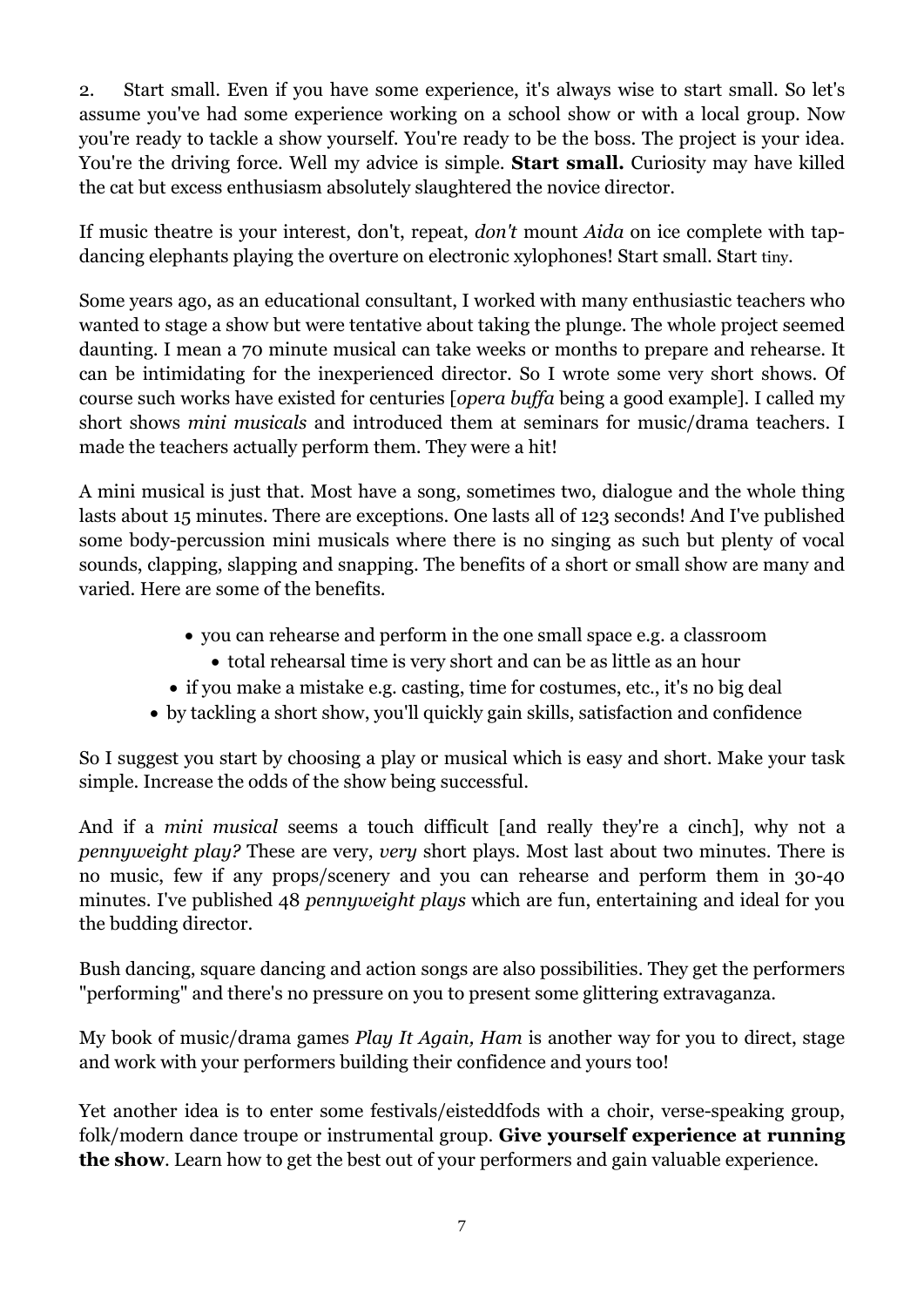And to illustrate what you could use, here is a *pennyweight play*. This work is subject to the laws of copyright but purchasers of *How to Stage Successful Shows* may stage amateur performances of this works without payment of any performing fee. Happy performing!

# **Up In Smoke**

#### **© Copyright Cenarth Fox 1993**

#### **Cast** Henpeck, Taps, Moitil, Shrapnel, Abbott

*[Setting: Interior of warehouse or factory. It's night, only dim lighting is used. The five business partners [male or female] are seated in various positions. TAPS hops up and paces up and down]*  **Taps** *[Pacing]* I don't like it. I don't like it all.

| Taps            | <i>[Pacing]</i> I don't like it. I don't like it all.                              |
|-----------------|------------------------------------------------------------------------------------|
| <b>Moitil</b>   | I'm lost. What comes after the signing bit?                                        |
|                 | Henpeck It's sink or swim time, folks. You knock this back and we'll all go under. |
| <b>Shrapnel</b> | But it's not our fault. The suppliers are always late. The customers want          |
|                 | ninety days. The workers strike for anything.                                      |
| <b>Abbott</b>   | The idea's a good one. Morally, it's spot-on.                                      |
| <b>Taps</b>     | I still don't like it. [Stops pacing] I tell you I'm scared.                       |
| Henpeck         | Anyone else got a better idea?                                                     |
| <b>Moitil</b>   | Better than what? [OTHERS groan or ignore MOITIL]                                  |
| <b>Abbott</b>   | And we <i>deserve</i> the money. We've built this business out of nothing.         |
| <b>Shrapnel</b> | We've been paying those ridiculous premiums for what  ten years?                   |
| <b>Taps</b>     | But it's illegal. If we're caught, we're dead.                                     |
| Henpeck         | We're dead anyway. The bank's given us forty-eight hours.                          |
| <b>Others</b>   | [Shocked] What!?                                                                   |
| Henpeck         | We need half a million by Tuesday. [OTHERS stunned]                                |
| <b>Shrapnel</b> | Half a million!                                                                    |
| <b>Moitil</b>   | This Tuesday?                                                                      |
| Abbott          | They're vultures. I'm telling you, we are absolute saints alongside that mob.      |
|                 | The real crooks are the insurers and the bankers.                                  |
| <b>Moitil</b>   | [Twigs] So that's it. We're robbin' the bank. [Is ignored]                         |
| Henpeck         | Let's put it to the vote. Those in favour?                                         |
|                 | [EVERYONE except MOITIL raises a hand]                                             |
| <b>Taps</b>     | I still don't like it.                                                             |
|                 | Henpeck Carried. [MOITIL suddenly raises a hand] Unanimously.                      |
| <b>Shrapnel</b> | I'm so angry I'll light the damn thing m'self.                                     |
| Abbott          | We're all angry but let's stick to the plan.                                       |
| <b>Taps</b>     | And you're sure the policy covers everything?                                      |
| <b>Henpeck</b>  | We set it, get out fast and provide each other with an alibi. Okay?                |
|                 | [OTHERS nod, agree]                                                                |
| <b>Moitil</b>   | What alibi?                                                                        |
| Henpeck         | I'll go out the back and start the fire. [Exits quickly]                           |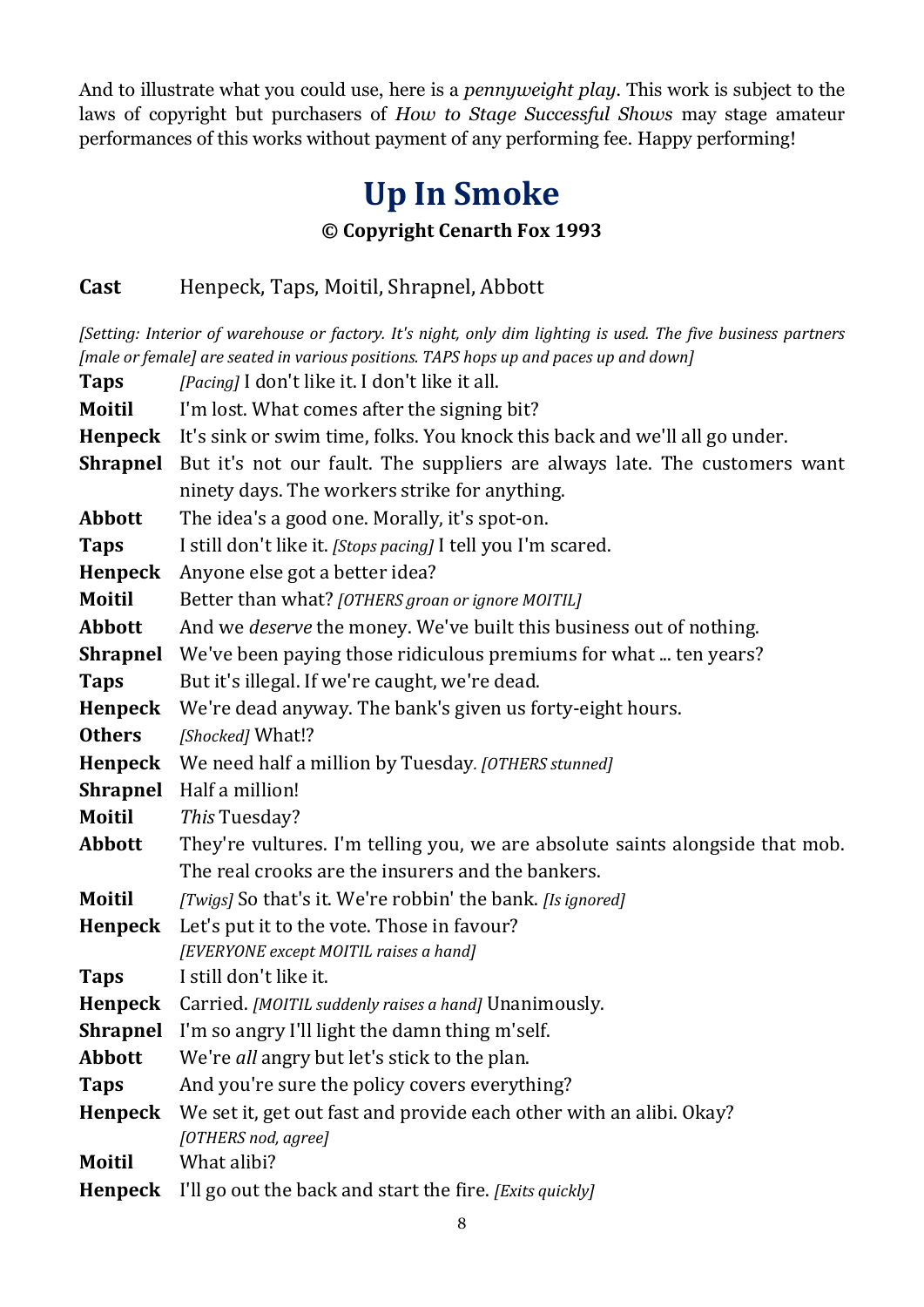| <b>Abbott</b>   | We've paid ten times in premiums what we'll collect. Ten times.                                                          |
|-----------------|--------------------------------------------------------------------------------------------------------------------------|
| <b>Taps</b>     | If we collect.                                                                                                           |
| <b>Shrapnel</b> | If they don't pay, I'll make 'em pay. [Smacks fist into palm]                                                            |
| <b>Moitil</b>   | When do we call the fire brigade?                                                                                        |
|                 | [OTHERS turn and stare at the curious MOITIL. Pause]                                                                     |
| <b>Shrapnel</b> | You saw nothing, heard nothing, know nothing. Right?                                                                     |
| <b>Moitil</b>   | Oh right, gotcha.                                                                                                        |
|                 | [HENPECK bursts in a bit out of breath and very excited]                                                                 |
| Henpeck         | I've done it. The place is on fire. [OTHERS anxious]                                                                     |
| <b>Taps</b>     | Oh flippin' heck, I hope this works.                                                                                     |
| <b>Moitil</b>   | Let's get the stock outside.                                                                                             |
| Shrapnel        | [Explodes] You idiot! It's meant to burn.                                                                                |
| <b>Abbott</b>   | And we're not here.                                                                                                      |
| Henpeck         | Stay calm. No panic. The policy's gunna save us. Well done Taps.                                                         |
| <b>Taps</b>     | Me? It was your idea.                                                                                                    |
| Henpeck         | Yeah but you made sure we all signed in the right place and posted the jolly                                             |
|                 | thing. [Smoke - dry ice - could start to swirl onto the stage]                                                           |
| <b>Taps</b>     | I didn't post it.                                                                                                        |
| <b>Others</b>   | What!?                                                                                                                   |
| <b>Taps</b>     | That big yellow envelope?                                                                                                |
| <b>Others</b>   | Yes!                                                                                                                     |
| <b>Taps</b>     | It's on my desk.                                                                                                         |
| <b>Others</b>   | What!?                                                                                                                   |
| <b>Taps</b>     | I thought it was the new art-work.                                                                                       |
| Henpeck         | [Going bananas] Get that policy!                                                                                         |
|                 | [Exits into the fire in haste. The OTHERS are stunned. Pause. Suddenly they yell as one and<br>madly exit after HENPECK] |
| <b>Others</b>   | Get that policy! [Curtain]                                                                                               |

### **Discussion Points and Follow-Up Activities**

- 1. What were the characters planning to do?
- 2. Did their plan backfire? Why?
- 3. What is the pun in Question 2? What is a pun?

4. What is insurance fraud? How else could it work? e.g. personal injury, loss of possessions.

- 5. How do insurance companies make a profit?
- 6. Were the characters morally correct in their actions? Why?

7. If you've paid your insurance premium, does this entitle you to make a claim for anything or any reason? Why?

8. What do you think happened to the characters in this play?

#### **There are 48 Pennyweight Plays available from Fox Plays**